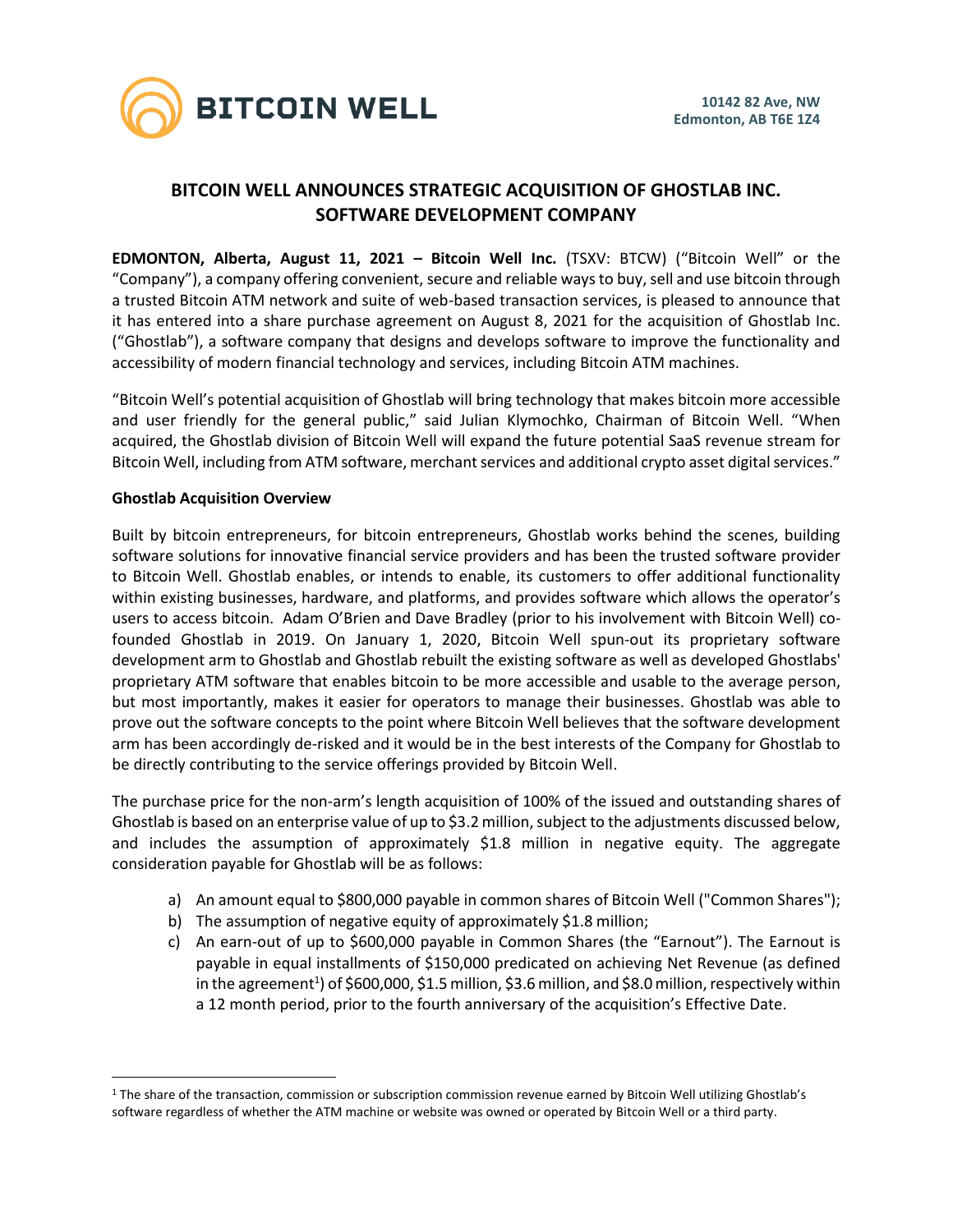

In the event the negative shareholders' equity of Ghostlab exceeds \$1.8 million, the amount of the Earnout shall be reduced proportionately for every dollar of negative equity in excess of \$1.8 million.

The number of Common Shares issuable pursuant to this acquisition, including pursuant to the Earnout, will be determined using the closing price of the Common Shares on the TSXV Venture Exchange ("TSXV") on the 11<sup>th</sup> day of trading of Bitcoin Well, or such other price as may be prescribed by the TSXV. As the Common Shares commenced trading on July 30, 2021, this mechanism shall allow for 10 full trading days of the Bitcoin Well Common Shares to occur prior to setting the price per Common Share for the transaction.

Each of Adam O'Brien, Chief Executive Officer of Bitcoin Well and Dave Bradley, Chief Revenue Officer of Bitcoin Well, own 100% of the common shares of Ghostlab. Therefore, the transaction is a related party transaction under Multilateral Instrument 61-101. For the transaction, Bitcoin Well is relying on the exemptions contained in sections 5.5(a) and 5.7(a), respectively, of Multilateral Instrument 61-101 from the valuation and minority shareholder requirements of that instrument as they apply to related party transactions since the fair market value of the acquisition is significantly less than 25% of the market capitalization of Bitcoin Well. The acquisition of Ghostlab was approved by the board upon recommendation of the independent special committee in accordance with the Company's related-party transaction policy.

Completion of the acquisition of Ghostlab is subject to, among other things, customary closing conditions and regulatory approvals, including the approval of the TSXV. There can be no assurance that these conditions precedent will be satisfied or that the proposed acquisition will be completed as proposed or at all.

### **About Bitcoin Well**

Bitcoin Well offers convenient, secure and reliable ways to buy and sell bitcoin through a trusted Bitcoin ATM network and suite of web-based transaction services. The Company generates revenue and based on management's assessment of publicly-available data, is the first publicly traded Bitcoin ATM company in the world, with an enterprising consolidation strategy to deliver accretive and cost-effective expansion in North America and globally. As leaders of the longest-running, founder-led Bitcoin ATM company in Canada, management of Bitcoin Well brings deep operational capabilities that span the entire value chain along with access to proprietary, cutting-edge software development that supports further expansion. Sign up for our newsletter and follow us on [LinkedIn,](https://www.linkedin.com/company/bitcoinwell/) [Twitter,](https://twitter.com/TheBitcoinWell) [YouTube,](https://www.youtube.com/channel/UCeHRFsSr3KEGD5kECjlvC4g) [Facebook,](https://www.facebook.com/thebitcoinwell) [TikTok](https://www.tiktok.com/@bitcoinwellofficial?lang=en) and [Instagram](https://www.instagram.com/thebitcoinwell/) to keep up to date with our business.

### **Contact Information**

For investor information, please contact:

**Bitcoin Well** 10142 82 Avenue NW Edmonton, AB T6E 1Z4 bitcoinwell.com [investors@bitcoinwell.com](mailto:IR@bitcoinwell.com)